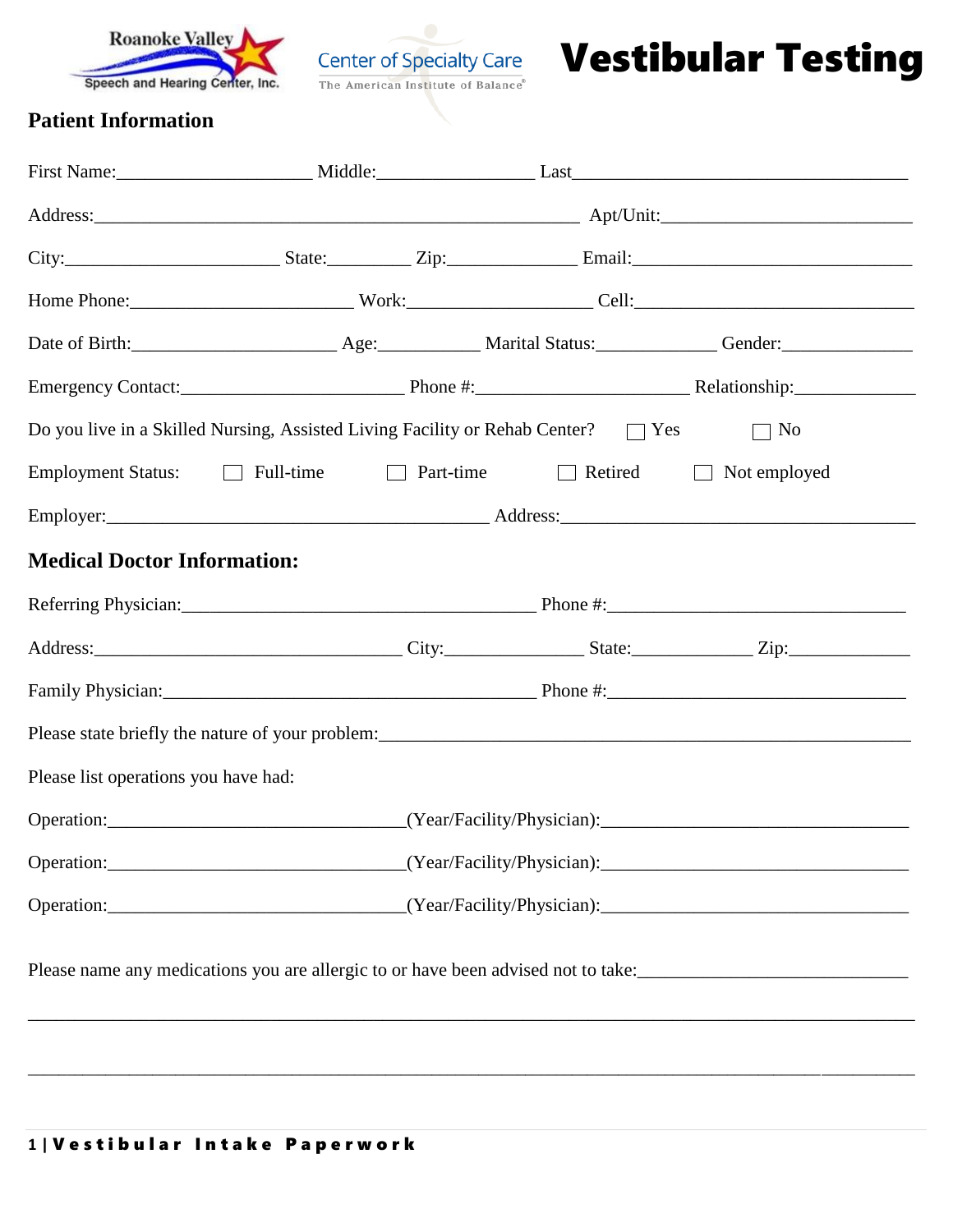### **Payment Information:**

|                                | Primary Card Holder Name: Primary Card Holder Date of Birth:               |
|--------------------------------|----------------------------------------------------------------------------|
|                                | Secondary Insurance Name: ID#: ID#: ID#: Group#: Group#:                   |
|                                | Secondary Insurance Card Holder Name: Secondary Insurance Card Holder DOB: |
| $\Box$ I do not have insurance |                                                                            |



 $\Box$  **I** understand that **I** am ultimately responsible for the balance on my account for any **professional services rendered**. I authorize your office to release any information relating to my treatment here to other professionals and insurers as may become necessary. I authorize the release of any medical information necessary to process this claim. I authorize payment of medical benefits to the undersigned physician or supplier for services described.

#### **Authorization for Treatment:**

 The patient/legal guardian authorizes **Roanoke Valley Speech & Hearing Center** to administer appropriate testing and/or treatment for the patient's diagnosis/rehabilitation. The patient/legal guardian agrees that no guarantee or assurance has been made as to the results that may be obtained from the services rendered.

| Signature: | Date: |
|------------|-------|
|            |       |
|            |       |
|            |       |

For Office Use Only: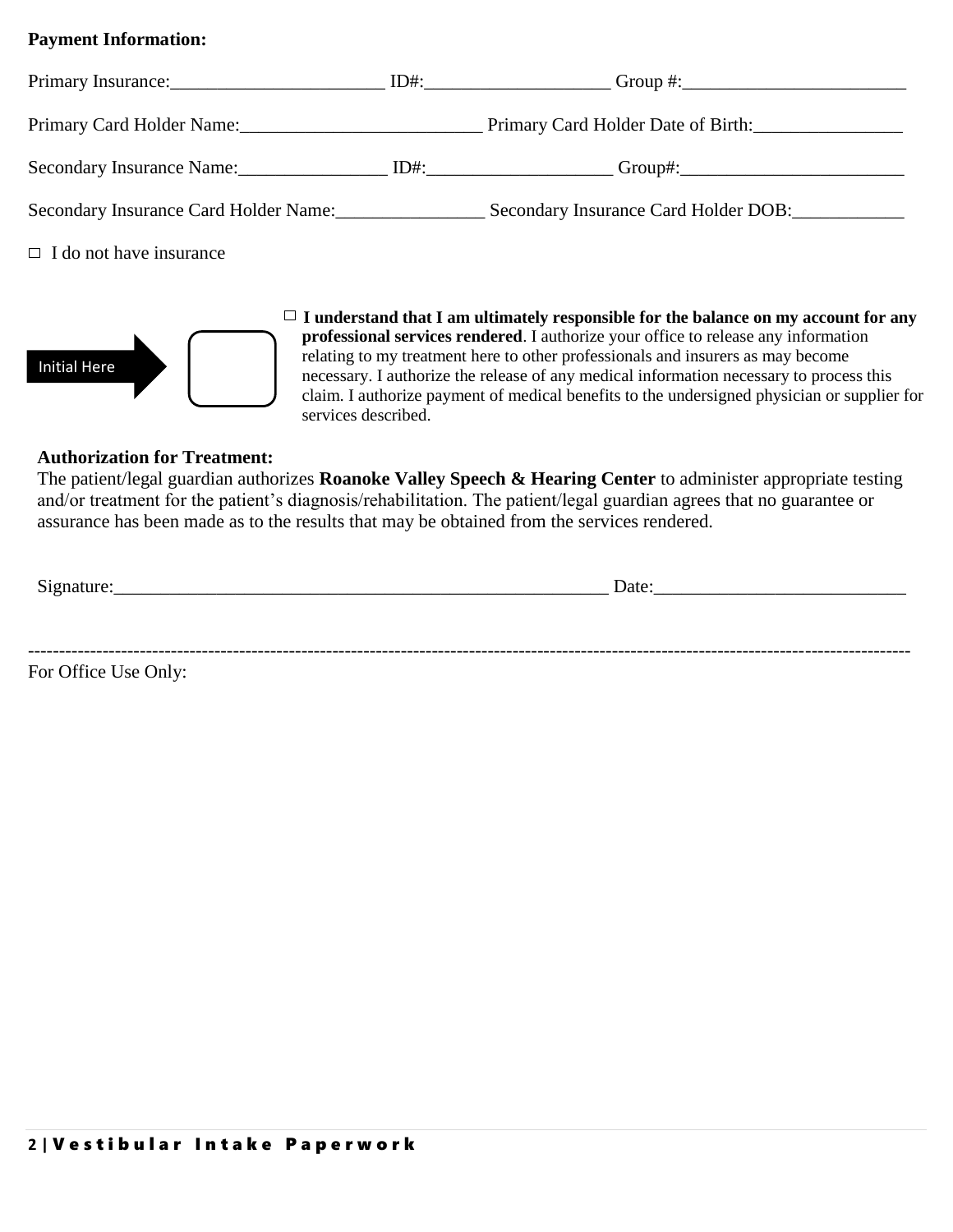

Center of Specialty Care **Medical History** 

#### **Patient Name:\_\_\_\_\_\_\_\_\_\_\_\_\_\_\_\_\_\_\_\_\_\_\_\_\_\_\_\_\_\_\_\_\_\_\_\_\_\_\_\_\_\_\_\_\_\_ Date:\_\_\_\_\_\_\_\_\_\_\_\_\_\_\_\_\_\_\_\_\_\_\_\_\_\_\_\_\_\_**

## **Do you currently have, or have you had, any of the following?**

| <b>Neurologic</b><br>Migraine                                                                                                                                                                                                       | Orthopedic<br>$\Box$ Artificial Joints                                                                                                                                                                                                                                                                                                                                                                             |
|-------------------------------------------------------------------------------------------------------------------------------------------------------------------------------------------------------------------------------------|--------------------------------------------------------------------------------------------------------------------------------------------------------------------------------------------------------------------------------------------------------------------------------------------------------------------------------------------------------------------------------------------------------------------|
| Stroke/TIA                                                                                                                                                                                                                          | If so, which? $\qquad \qquad$                                                                                                                                                                                                                                                                                                                                                                                      |
|                                                                                                                                                                                                                                     | Arthritis<br>$\Box$                                                                                                                                                                                                                                                                                                                                                                                                |
| Parkinson's Disease                                                                                                                                                                                                                 | $\Box$ Back Problems                                                                                                                                                                                                                                                                                                                                                                                               |
| $\Box$ Seizures/Epilepsy                                                                                                                                                                                                            | $\Box$ Back Surgery                                                                                                                                                                                                                                                                                                                                                                                                |
| $\Box$ Concussion/Head Injury                                                                                                                                                                                                       | If so, when?                                                                                                                                                                                                                                                                                                                                                                                                       |
| $\Box$ Multiple Sclerosis                                                                                                                                                                                                           | $\Box$ Neck Problems                                                                                                                                                                                                                                                                                                                                                                                               |
| Alzheimer's                                                                                                                                                                                                                         | □ Osteoporosis/Osteopenia                                                                                                                                                                                                                                                                                                                                                                                          |
|                                                                                                                                                                                                                                     |                                                                                                                                                                                                                                                                                                                                                                                                                    |
| Cardiovascular                                                                                                                                                                                                                      | <b>Vision</b>                                                                                                                                                                                                                                                                                                                                                                                                      |
| <b>Heart Attack</b>                                                                                                                                                                                                                 | $\Box$ Cataracts                                                                                                                                                                                                                                                                                                                                                                                                   |
| If so, when?<br>$\frac{1}{2}$ is the set of the set of the set of the set of the set of the set of the set of the set of the set of the set of the set of the set of the set of the set of the set of the set of the set of the set | If removed, when?                                                                                                                                                                                                                                                                                                                                                                                                  |
| Pacemaker                                                                                                                                                                                                                           | $\Box$ Glaucoma                                                                                                                                                                                                                                                                                                                                                                                                    |
| Peripheral Arterial Disease                                                                                                                                                                                                         | $\Box$ Macular Degeneration                                                                                                                                                                                                                                                                                                                                                                                        |
| $\Box$ High Blood Pressure                                                                                                                                                                                                          | $\Box$ Other Vision                                                                                                                                                                                                                                                                                                                                                                                                |
| Low Blood Pressure                                                                                                                                                                                                                  |                                                                                                                                                                                                                                                                                                                                                                                                                    |
| □ Heart Disease                                                                                                                                                                                                                     | <b>Other</b>                                                                                                                                                                                                                                                                                                                                                                                                       |
| $\Box$ Circulation Problems                                                                                                                                                                                                         | $\Box$ Tuberculosis                                                                                                                                                                                                                                                                                                                                                                                                |
| Other Cardiovascular:                                                                                                                                                                                                               | $\Box$ Nausea                                                                                                                                                                                                                                                                                                                                                                                                      |
|                                                                                                                                                                                                                                     | $\Box$ Cancer                                                                                                                                                                                                                                                                                                                                                                                                      |
| <b>Respiratory</b>                                                                                                                                                                                                                  |                                                                                                                                                                                                                                                                                                                                                                                                                    |
| $\Box$ Breathing Difficulties                                                                                                                                                                                                       | $\Box$ Diabetes                                                                                                                                                                                                                                                                                                                                                                                                    |
| $\Box$ Emphysema/COPD                                                                                                                                                                                                               | $\Box$ Neuropathy                                                                                                                                                                                                                                                                                                                                                                                                  |
| Asthma                                                                                                                                                                                                                              | $\Box$ Depression                                                                                                                                                                                                                                                                                                                                                                                                  |
|                                                                                                                                                                                                                                     | $\Box$ Anxiety                                                                                                                                                                                                                                                                                                                                                                                                     |
|                                                                                                                                                                                                                                     | $\Box$ Thyroid                                                                                                                                                                                                                                                                                                                                                                                                     |
| <b>Other Health Issues:</b>                                                                                                                                                                                                         | $\Box$ Gastrointestinal Problems                                                                                                                                                                                                                                                                                                                                                                                   |
|                                                                                                                                                                                                                                     | $\Box$ Rheumatoid Arthritis                                                                                                                                                                                                                                                                                                                                                                                        |
|                                                                                                                                                                                                                                     | $\Box$ Ulcer Disease                                                                                                                                                                                                                                                                                                                                                                                               |
|                                                                                                                                                                                                                                     | <b>Blood Disorders</b>                                                                                                                                                                                                                                                                                                                                                                                             |
|                                                                                                                                                                                                                                     | Tobacco Use                                                                                                                                                                                                                                                                                                                                                                                                        |
|                                                                                                                                                                                                                                     | If yes, how much? $\frac{1}{\sqrt{1-\frac{1}{2}}}\frac{1}{\sqrt{1-\frac{1}{2}}}\frac{1}{\sqrt{1-\frac{1}{2}}}\frac{1}{\sqrt{1-\frac{1}{2}}}\frac{1}{\sqrt{1-\frac{1}{2}}}\frac{1}{\sqrt{1-\frac{1}{2}}}\frac{1}{\sqrt{1-\frac{1}{2}}}\frac{1}{\sqrt{1-\frac{1}{2}}}\frac{1}{\sqrt{1-\frac{1}{2}}}\frac{1}{\sqrt{1-\frac{1}{2}}}\frac{1}{\sqrt{1-\frac{1}{2}}}\frac{1}{\sqrt{1-\frac{1}{2}}}\frac{1}{\sqrt{1-\frac$ |
|                                                                                                                                                                                                                                     | Alcohol Use                                                                                                                                                                                                                                                                                                                                                                                                        |
|                                                                                                                                                                                                                                     | If yes, how much? $\frac{2}{\sqrt{2}}$                                                                                                                                                                                                                                                                                                                                                                             |
|                                                                                                                                                                                                                                     |                                                                                                                                                                                                                                                                                                                                                                                                                    |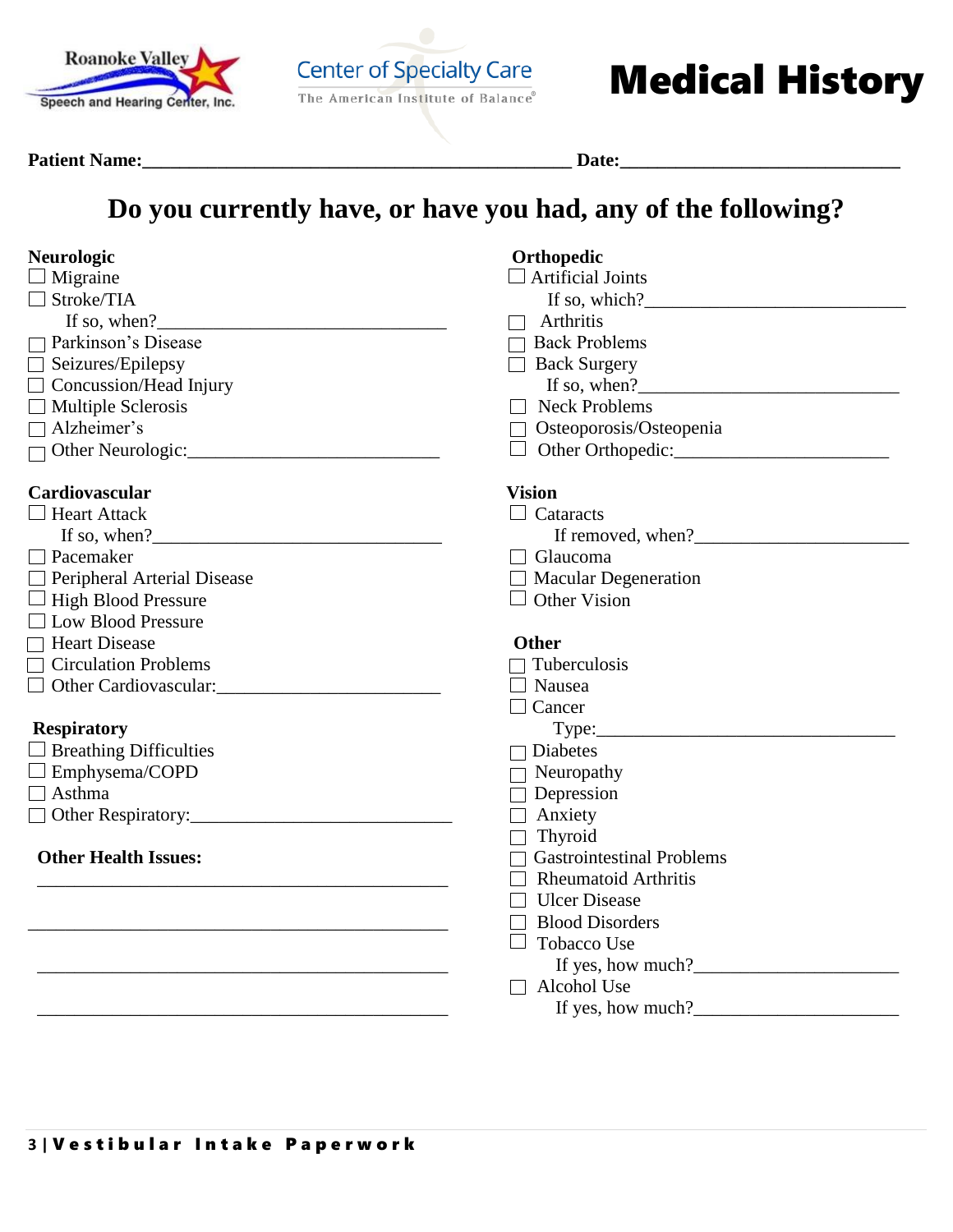## **Please list all of your current medications and supplements:**

| Prescription | <b>Dosage</b> | Frequency | Route | <b>Reason</b> |
|--------------|---------------|-----------|-------|---------------|
|              |               |           |       |               |
|              |               |           |       |               |
|              |               |           |       |               |
|              |               |           |       |               |
|              |               |           |       |               |
|              |               |           |       |               |
|              |               |           |       |               |
|              |               |           |       |               |
|              |               |           |       |               |
|              |               |           |       |               |
|              |               |           |       |               |
|              |               |           |       |               |

| <b>Over the Counter</b> | <b>Dosage</b> | <b>Frequency</b> | Route | <b>Reason</b> |
|-------------------------|---------------|------------------|-------|---------------|
|                         |               |                  |       |               |
|                         |               |                  |       |               |
|                         |               |                  |       |               |
|                         |               |                  |       |               |
|                         |               |                  |       |               |
|                         |               |                  |       |               |
|                         |               |                  |       |               |
|                         |               |                  |       |               |
|                         |               |                  |       |               |
|                         |               |                  |       |               |
|                         |               |                  |       |               |
|                         |               |                  |       |               |

| <b>Supplements/Vitamins</b> | <b>Dosage</b> | Frequency | Route | <b>Reason</b> |
|-----------------------------|---------------|-----------|-------|---------------|
|                             |               |           |       |               |
|                             |               |           |       |               |
|                             |               |           |       |               |
|                             |               |           |       |               |
|                             |               |           |       |               |
|                             |               |           |       |               |
|                             |               |           |       |               |
|                             |               |           |       |               |
|                             |               |           |       |               |
|                             |               |           |       |               |
|                             |               |           |       |               |
|                             |               |           |       |               |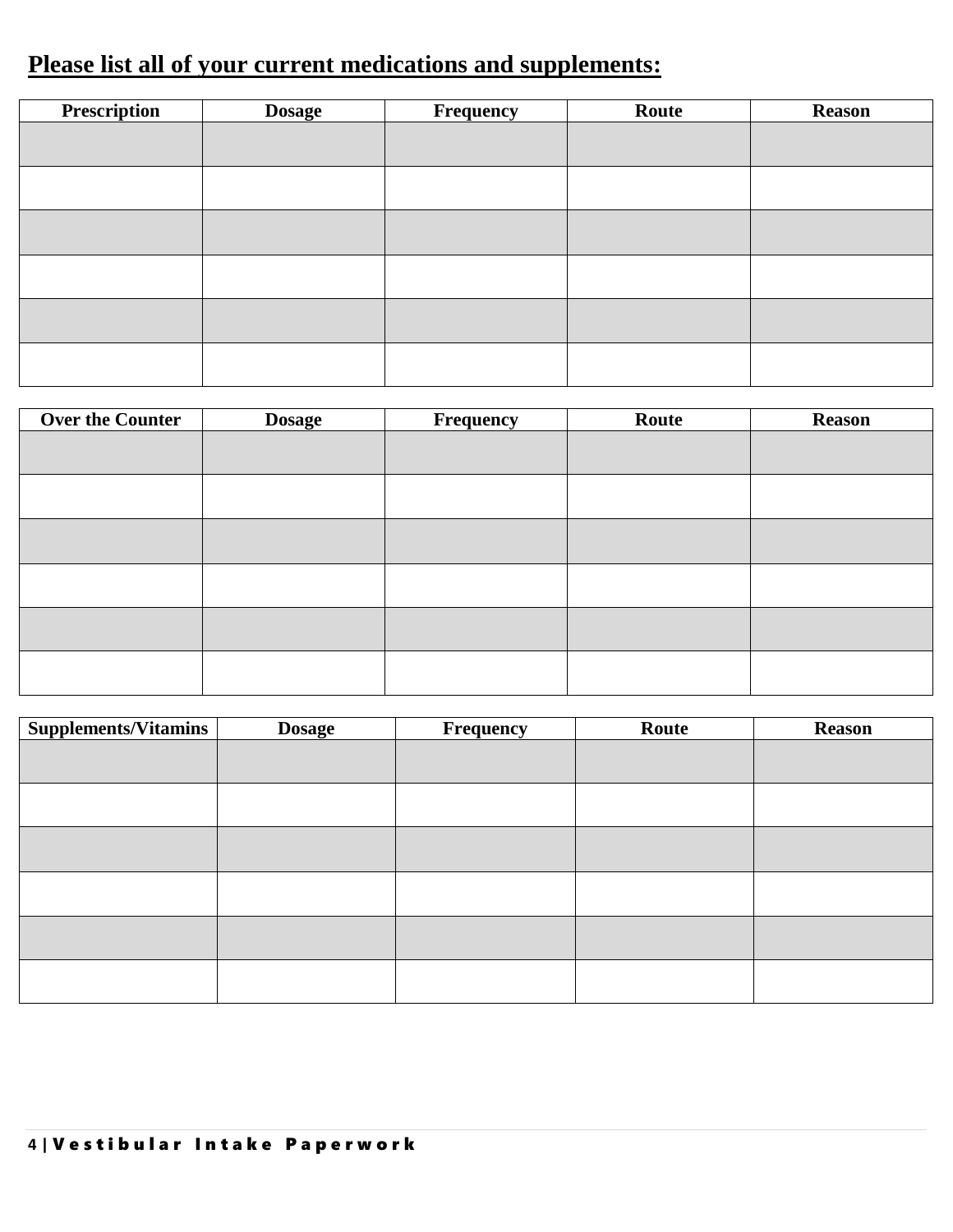



# Patient **Questionnaire**

Patient Name:\_\_\_\_\_\_\_\_\_\_\_\_\_\_\_\_\_\_\_\_\_\_\_\_\_\_\_\_\_\_\_\_\_\_\_\_\_\_\_\_\_\_\_\_\_\_\_ Date:\_\_\_\_\_\_\_\_\_\_\_\_\_\_\_\_\_\_\_\_\_\_\_\_\_\_\_\_\_

**Equilibrium disorders may appear with a variety of symptoms. Some individuals may experience dizziness or vertigo while others may have imbalance or unsteadiness. Please spend a few minutes answering the questions regarding your history and symptoms. Answer the questions to the best of your ability, but please be assured that how you answer will not affect your evaluation.** 

How or when did your problem first occur?\_\_\_\_\_\_\_\_\_\_\_\_\_\_\_\_\_\_\_\_\_\_\_\_\_\_\_\_\_\_\_\_\_\_\_\_\_\_\_\_\_\_\_\_\_\_\_\_\_\_\_\_\_\_\_\_\_

How long did it last?

1. Do you experience any of the following sensations? Please read the entire list first, then put an "x" in either the first box for YES or in the second box for NO to describe your feelings most accurately.

| <b>YES</b> | NO |                                                                                        |
|------------|----|----------------------------------------------------------------------------------------|
|            |    | Do you experience motion, air or sea sickness?                                         |
|            |    | Did you have motion sickness as a child?                                               |
|            |    | Do you have a family history of motion sickness? $\Box$ Parent $\Box$ Sibling<br>Child |
|            |    | Do you have migraine headaches?                                                        |
|            |    | Were you exposed to any solvents, chemicals, etc?                                      |
|            |    | Have you ever fallen? How many times?                                                  |
|            |    | Inside the home<br>$\Box$ Outside the home<br>Where?                                   |
|            |    | Are you afraid of falling?                                                             |

2. If you have dizziness, please check the box for either YES or NO, and fill in the blank spaces. If you do not experience dizziness, please go to the next section (3).

| YES | N <sub>O</sub> |                                                                          |
|-----|----------------|--------------------------------------------------------------------------|
|     |                | Is your dizziness constant? If YES, please go to section 3               |
|     |                | If in attacks, how often?                                                |
|     |                | Are you completely free of dizziness between attacks?                    |
|     |                | Do you have any warning that the attack is about to start?               |
|     |                | Is the dizziness provoked by head/body movement? If so, which direction? |
|     |                | Is the dizziness worse at any particular time of day?                    |
|     |                | If so, when?                                                             |
|     |                | Do you know of anything that will stop your dizziness or make it better? |
|     |                | What?                                                                    |
|     |                | Do you know of anything that will make your dizziness worse?             |
|     |                | What?                                                                    |
|     |                | Do you know of anything that will precipitate an attack?                 |
|     |                | What?                                                                    |
|     |                | Do you know of any possible cause of your dizziness?                     |
|     |                | What?                                                                    |
|     |                |                                                                          |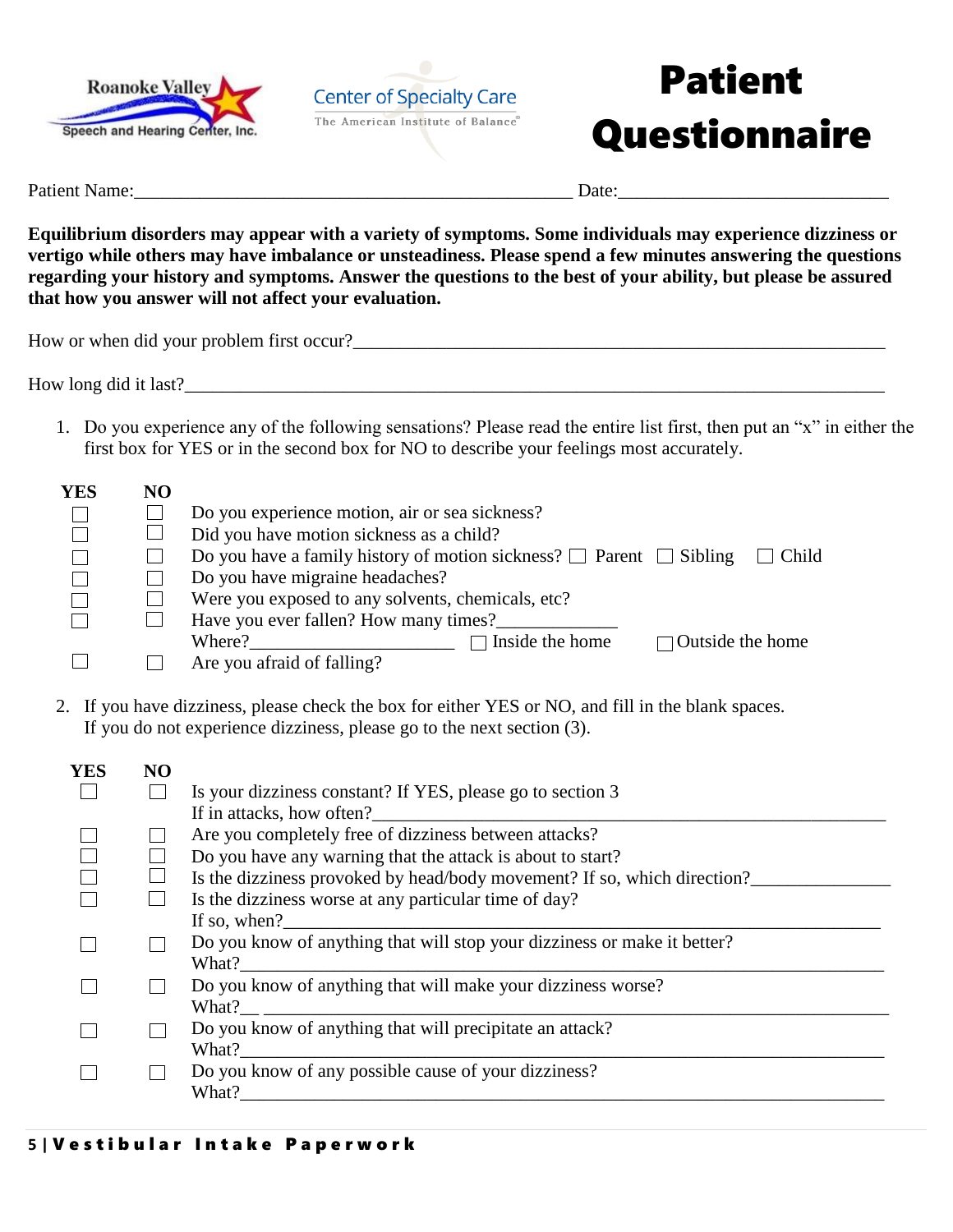3. Do you experience any of the following sensations? Please read the entire list first, then please check the box for either YES or NO to describe your feelings more accurately.

| <b>YES</b> | NO |                                                                                               |
|------------|----|-----------------------------------------------------------------------------------------------|
|            |    | Light headedness?                                                                             |
|            |    | Swimming sensations in your head?                                                             |
|            |    | Blacking out or loss of consciousness?                                                        |
|            |    | Objects spinning or turning around you?                                                       |
|            |    | Sensation that you are turning or spinning inside, with outside objects remaining stationary? |
|            |    | Tendency to fall to the right or left?                                                        |
|            |    | Tendency to fall forward or backward?                                                         |
|            |    | Loss of balance when walking, veering to the right?                                           |
|            |    | Loss of balance when walking, veering to the left?                                            |
|            |    | Do you have trouble walking in the dark?                                                      |
|            |    | Do you have problems turning to one side or the other?                                        |
|            |    | Nausea or vomiting?                                                                           |
|            |    | Pressure in the head?                                                                         |

4. Have your ever experienced any of the following symptoms? Please check the box for either YES or NO and circle if Constant or In Episodes.

| <b>YES</b> | NO |                                                      |          |             |
|------------|----|------------------------------------------------------|----------|-------------|
|            |    | Double vision?                                       | Constant | In episodes |
|            |    | Blurred vision or blindness?                         | Constant | In episodes |
|            |    | Spots before your eyes?                              | Constant | In episodes |
|            |    | Numbress of face, arms or legs?                      | Constant | In episodes |
|            |    | Weakness in arms or legs?                            | Constant | In episodes |
|            |    | Confusion or loss of consciousness?                  | Constant | In episodes |
|            |    | Difficulty in swallowing? Tingling around the mouth? | Constant | In episodes |
|            |    | Difficulty speaking?                                 | Constant | In episodes |

5. Do you have any of the following? Please check the box for either YES or NO and circle the ear involved.

| <b>YES</b> | N <sub>O</sub> | Difficulty hearing?                                                                                                                  | Both ears              | Right Ear                     | Left Ear             |
|------------|----------------|--------------------------------------------------------------------------------------------------------------------------------------|------------------------|-------------------------------|----------------------|
|            |                | When did this start? Is it getting worse?                                                                                            |                        |                               |                      |
|            |                | Noise in your ears?<br>Describe the noise:                                                                                           | Both ears              | <b>Right Ear</b>              | Left Ear             |
|            |                | Does the noise change with your symptoms? If so, how?____________________________<br>Does anything stop the noise or make it better? |                        |                               |                      |
|            |                | Fullness or stuffiness in your ears?<br>Does this change when you are dizzy?                                                         | Both ears              | <b>Right Ear</b>              | Left Ear             |
|            |                | Pain in your ears?<br>Discharge from your ears?                                                                                      | Both ears<br>Both ears | <b>Right Ear</b><br>Right Ear | Left Ear<br>Left Ear |